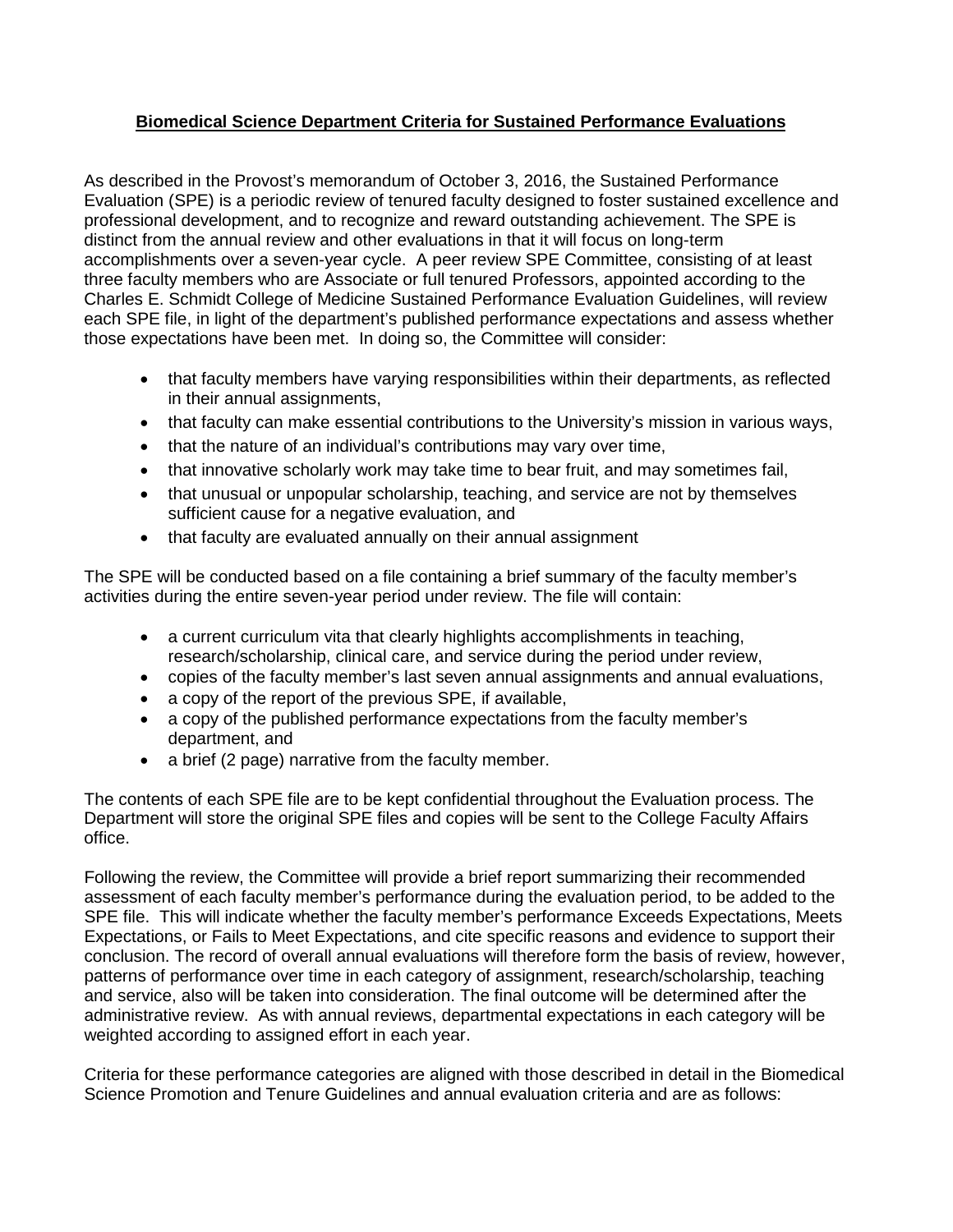## **EXCEEDS EXPECTATIONS**

*There can be no annual evaluations with an overall rating of Needs Improvement or Unsatisfactory in any of the prior seven years for an evaluation of Exceeds Expectations.*

Any tenured faculty member who achieves one or more of the following:

**1.** Sustained overall annual evaluations of Exceptional or Outstanding in at least four or more of the preceding seven years.

#### OR

- **2.** Exemplary achievement in research, scholarship, teaching or service, in addition to sustained overall annual evaluations of Good or better in each category in each prior year. Examples of exceptional achievements include but are not limited to one or more of the following:
	- Exemplary performance in Teaching, which is supported by one or more of the following:
		- $\triangleright$  Exceptional or Outstanding ratings in Teaching in a majority of annual evaluations of the preceding seven years
		- $\triangleright$  Receiving the Distinguished Teacher of the Year Award, the FAU Excellence and Innovation in Teaching Award, or multiple College level teaching awards during one or more of the preceding seven years
		- $\triangleright$  Major contributions to successful development, revision and implementation of curriculum, core courses or novel teaching materials and methods as evidenced by publications, production of texts or teaching software, etc.
		- $\triangleright$  Adoption of teaching materials and methods by other institutions, presentations in prestigious education meetings, or invited training sessions for teaching by other institutions
		- Exemplary performance in Research or Scholarship, which is supported by the following data:
			- $\triangleright$  Exceptional or Outstanding ratings in Research or Scholarship in a majority of annual evaluations of the preceding seven years
			- $\triangleright$  Sustained extramural funding in each year, in an amount that places the faculty member in the top 25% of funded investigators in the Department in at least four of the previous seven years
			- $\triangleright$  Receiving a National or International Award recognizing significant contributions to science or scholarship, or the FAU Scholar or Researcher of the Year Award during one or more of the preceding seven years
			- $\triangleright$  An exceptional record as corresponding author of scholarly publications, that is corroborated by an objective guide such as H-index (over career and previous five years) or other citation index, taking into account the faculty member's field and type of scholarship
			- $\triangleright$  Receiving a major extramural Program Grant as PI/Director (PPG, U grants, Center grants etc.)
			- $\triangleright$  Service as the editor or sole author for a published textbook or other scholarly text during the seven-year period, or as an editor-in-chief or section/associate, or equivalent editor for a peer-reviewed journal